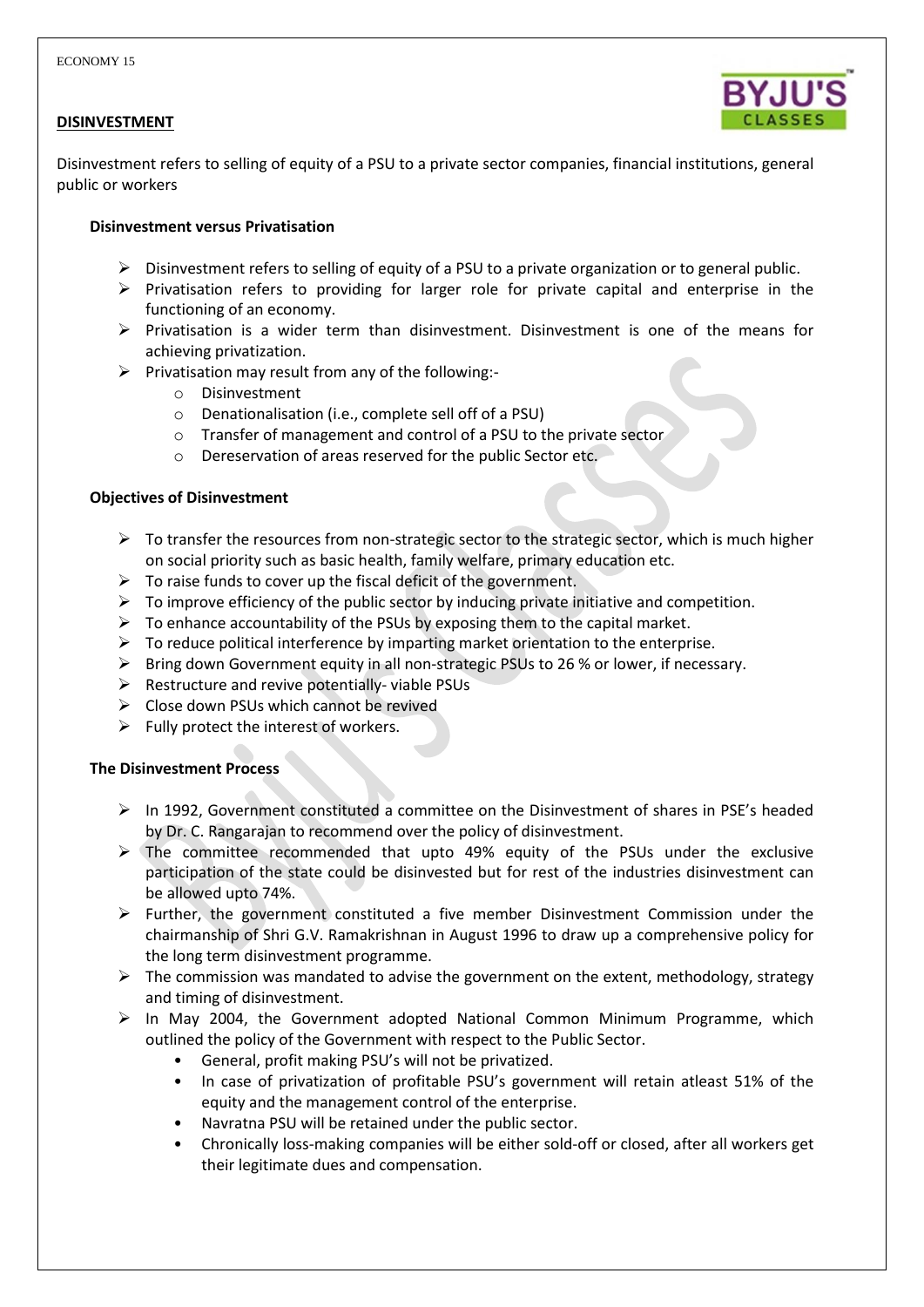- All privatisations will be considered on a transparent and consultative case-by-case, basis.
- A board for Reconstruction of Public Sector Enterprises (BRPSE) to be constituted.
- $\triangleright$  A National Investment Fund will be established.
- $\triangleright$  On 25 November 2005, the Government decided, in principle, to list large, profitable CPSEs on domestic stock exchanges and to selectively sell small portions of equity in listed, profitable CPSEs (other than the Navratnas).
- $\triangleright$  The target for disinvestment is Rs 40,000 crore every year. But due to the financial crisis government is not able to meet its targets. The targets have now been reduced to Rs. 30,000 crore.

# **SMALL SCALE & COTTAGE INDUSTRIES**

- $\triangleright$  Small Scale Industries are industries in which the investment limit is upto certain limit which was 1 crore initially 1 crore and now has been increased to 5 crore
- $\triangleright$  Cottage Industries are usually very small and are established in cottages or dwelling places.
- $\triangleright$  In Small scale industry outside labour is used whereas in cottage industries family labour is used.
- $\triangleright$  SSI uses both modern and traditional techniques. Cottage industries depend on traditional techniques of production.
- $\triangleright$  New Definitions of Micro, Small & Medium Enterprises
- $\triangleright$  In accordance with the provision of Micro, Small & Medium Enterprises Development (MSMED) Act, 2006 the Micro, Small and Medium Enterprises (MSME) are classified in two Classes:
	- o **Manufacturing Enterprises:** The enterprises engaged in the manufacture or production of goods pertaining to any industry specified in the first schedule to the industries (Development and regulation) Act, 1951). The Manufacturing Enterprise is defined in terms of investment in Plant & Machinery.
	- o **Service Enterprises:** The enterprises engaged in providing or rendering of services and are defined in terms of investment in equipment:

| <b>Manufacturing Sector</b> |                                                                            |
|-----------------------------|----------------------------------------------------------------------------|
| <b>Enterprises</b>          | Investment in plant & machinery                                            |
| Micro Enterprises           | Does not exceed twenty five lakh rupees                                    |
| <b>Small Enterprises</b>    | More than twenty five lakh rupees but does not exceed<br>five crore rupees |
| <b>Medium Enterprises</b>   | More than five crore rupees but does not exceed                            |
|                             | ten crore rupees                                                           |
| <b>Service Sector</b>       |                                                                            |
| <b>Enterprises</b>          | <b>Investment in equipment</b>                                             |
| <b>Micro Enterprises</b>    | Does not exceed ten lakh rupees:                                           |
| <b>Small Enterprises</b>    | More than ten lakh rupees but does not exceed two<br>crore rupees          |
| <b>Medium Enterprises</b>   | More than two crore rupees but does not exceed five<br>core rupees         |

### **Contribution of Small Scale Industries**

- $\triangleright$  Small enterprise sector provided employment to about 225 lack people during 2008-09. The small scale sector accounts for over 80% of the manufacturing sector's employment.
- $\triangleright$  It contributed significantly towards the economic growth of the nation, with over 39% of the industrial production.
- $\triangleright$  The small-scale accounts for over 34% of the total exports and about 45% of the manufacturing exports. Further over 90% of exports of the SSIs consists of non-traditional items like sports goods, readymade garments, processed foods, chemicals etc.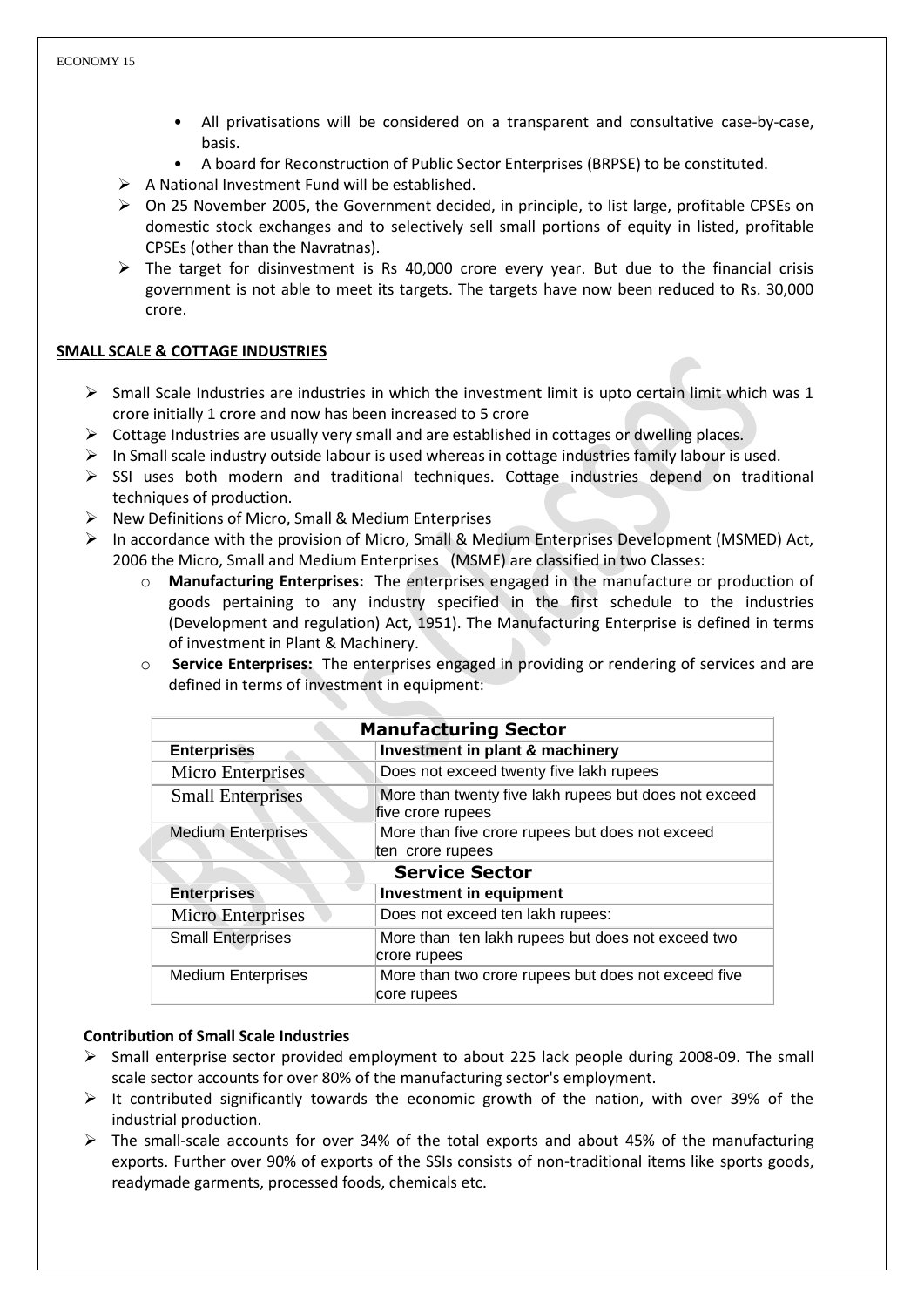#### ECONOMY 15

- $\triangleright$  SSIs are conducive for the economic development of underdeveloped countries like India. Such industries are relatively labour intensive so they make economical use of the scarce capital.
- $\triangleright$  Small scale industries are instrumental in reducing the inequalities in wealth. In these
- $\triangleright$  industries capital is widely distributed in small quantities and the surplus of these industries is distributed among large number of people.
- $\triangleright$  Small scale industries bring about regional dispersal of industries and alleviate regional imbalances.
- $\triangleright$  Small-scale industries make use of local resources including the capital and entrepreneurial skills which would have remained unused for want of such industries.
- $\triangleright$  Small industry sector has performed exceedingly well and enabled the country to achieve a wide measure of industrial growth and diversification.
- $\triangleright$  In these industries relations between employers and employees are direct and cordial. There is hardly any scope of exploitation of labour and industrial disputes.

#### **Government measures to promote small scale industries.**

### **(a) Organisational measures**

- $\triangleright$  Establishment of Boards
- $\triangleright$  National Small Industries Corporation (NSIC)
- $\triangleright$  Industrial Estates
- District Industries Centre (DIC)

### **(b) Financial measures**

- Small Industries Development Fund (SIDF) **-** set up in 1986 to provide refinance (i.e. finance to the financial institutions in lieu of their lending to SSIs) assistance for development, expansion, modernization, rehabilitation of SSIs.
- $\triangleright$  National Equity Fund (NEF)
- $\triangleright$  Single Window Scheme (SWS)

# $\triangleright$  Small Industries Development Bank of India (SIDBI): - It was established in October, 1989 by amalgamation of small Industries Development Fund (SIDF) and Natural Equity Fund (NEF)

### **(c) Fiscal Measures**

- $\triangleright$  Small-scale enterprises having turnover, upto 1 crore are fully exempted from the excise duty.
- Concessional rate of custom duties are levied on import of certain kind of raw materials and components used by SSIs.
- $\triangleright$  Price and purchase preference is granted to products manufactured in the small-scale sector in government purchase programme.

# **(d) Technical assistance**

- $\triangleright$  Small-scale Industries Development Organisation (SIDO):—It was established in 1954. SIDO provides technical, managerial, economic and marketing assistance to SSIs through its network of extension centres and service institutes.
- $\triangleright$  Council for Advancement of Rural Technology (CART):  $-$ It was established in 1982 to provide technical assistance to rural industries.
- $\triangleright$  Technology Development and Modernisation Fund (TDMF): It was set up for the technological upgradation and modernization of the export oriented units.

### **Problems of Cottage and Small-Scale Industries**

- 1. Non-availability of timely and adequate credit.
- 2. Inefficient management
- 3. Lack of infrastructure
- 4. Technological obsolescence
- 5. Limited availability of raw materials
- 6. Marketing problems
- 7. Competition with large-scale industries and imports.
- 8. Excessive burden of local taxes,
- 9. Widespread sickness.